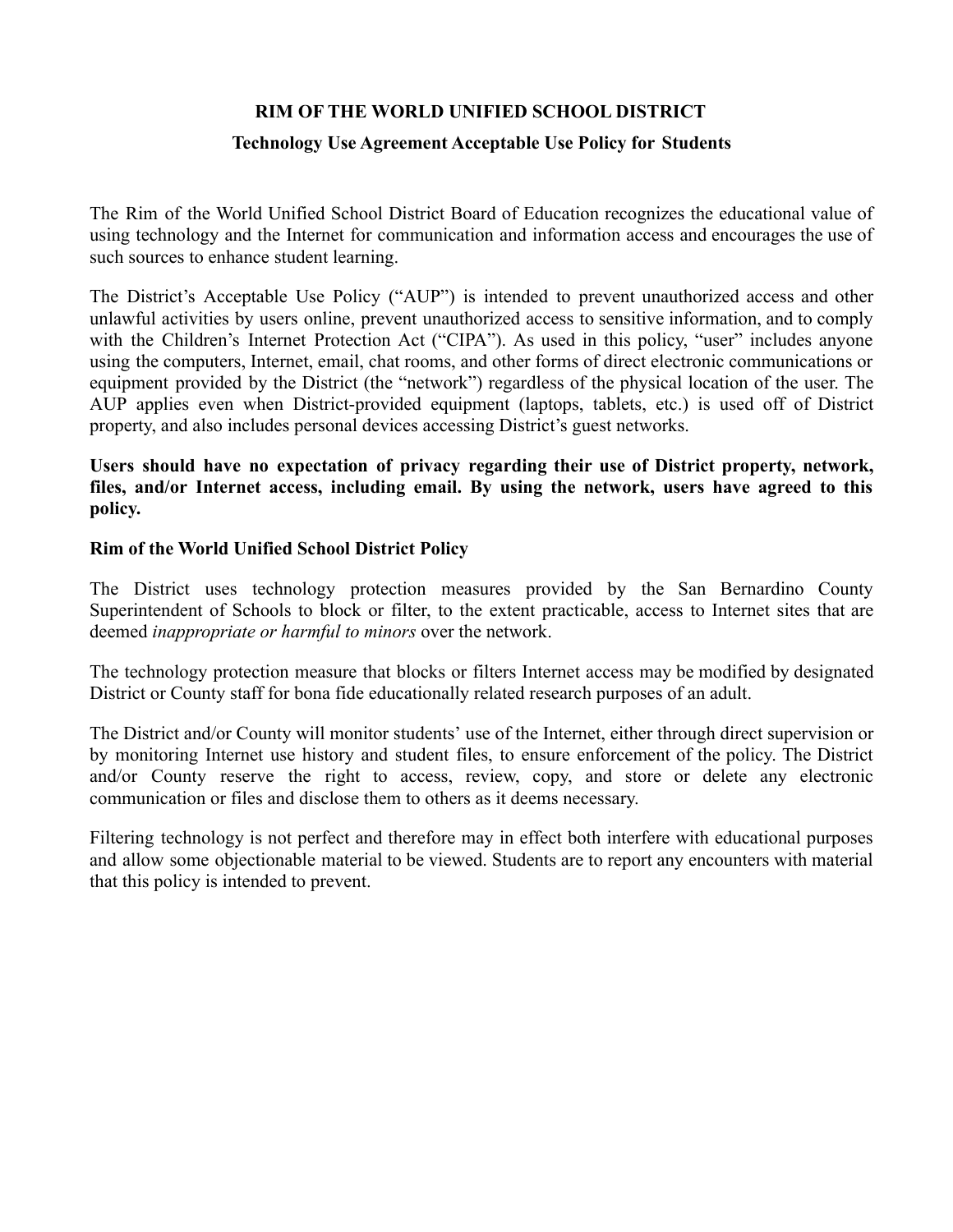#### **RIM OF THE WORLD UNIFIED SCHOOL DISTRICT**

#### **Technology Use Agreement Acceptable Use Policy for Students**

#### **Student Technology Use Expectations**

Students are responsible for appropriate behavior on the Rim of the World Unified School District and the San Bernardino County Superintendent of Schools' computer network, just as they are in a classroom or on school grounds. Communications on the network/systems are often public in nature. **Students should not assume or expect confidentiality in their use of these systems.** General school rules for behavior and communications apply to all technology use. It is expected that users will comply with district standards and the specific rules set forth below. **The use of technology is a privilege, not a right, and may be revoked if abused**. The user is personally responsible for his/her actions in accessing and utilizing the school's technology resources. The students are not allowed to access, keep, or send anything they would not want their parents or teachers to see.

- **1.** When using District technology, students are expected to treat others with respect and be good "cyber citizens." Students shall not access material that is obscene, sexually explicit, disruptive, threatening, harassment, cyberbullying, harmful to minors, or otherwise inappropriate for educational uses. Cyberbullying includes breaking into another person's electronic account and assuming that person's identity in order to damage that person's reputation.
- **2.** Students shall not disclose personal information, such as name, school, address, and telephone number outside of the school network, and will not share personal accounts and passwords, except upon request of the person in charge of the District IT department.
- **3.** Students shall not use school resources to engage in "hacking" or attempts to otherwise compromise the system or network security. Nor shall students engage in vandalism or any malicious attempt to harm or destroy District equipment, networks, material, or data. Students and their parents may be assessed a fee for willful damage or failure to return District technology resources.
- **4.** Students shall not use the District's electronic information services to encourage the use of drugs, alcohol, or tobacco, nor shall they promote unethical practices or any activity prohibited by law or District policy.
- **5.** Students shall not attempt to circumvent the web content filters. Nor shall they download or install any commercial software, shareware, or freeware onto network drives or disks, unless they have permission from the school administrator.
- **6.** Students shall not read, damage, destroy, or interfere with other users' mail, accounts, or files. They shall not attempt to read, delete, copy, modify or forge other users' work.
- **7.** Students shall not use Internet resources for commercial use, personal gain, or political purposes.
- **8. Students shall use electronic mail and other forms of direct electronic communications only for school-related purposes. These communications are not private.**
- **9.** Students shall notify the teacher immediately if, by accident, they encounter materials that violate the boundaries of appropriate use. **REPORT IT!**
- **10.** Copyrighted material may be posted online only in accordance with applicable copyright laws. Any materials utilized for research projects should be given proper credit as with any other printed source of information.
- **11.** Students must not take other' writings, pictures, or ideas from the Internet and present them as their own. Plagiarism is against school rules. Students found to have committed an act of academic dishonesty are subject to District and school-site discipline rules.
- **12.** Students shall BE PREPARED to be held accountable for their actions and for the loss of technology privileges for any violations of District policy.
- **13.** Students may bring personal technology, including computers, smartphones, network access devices, or other electronic signaling devices to school provided that such technology is used for instructional purposes.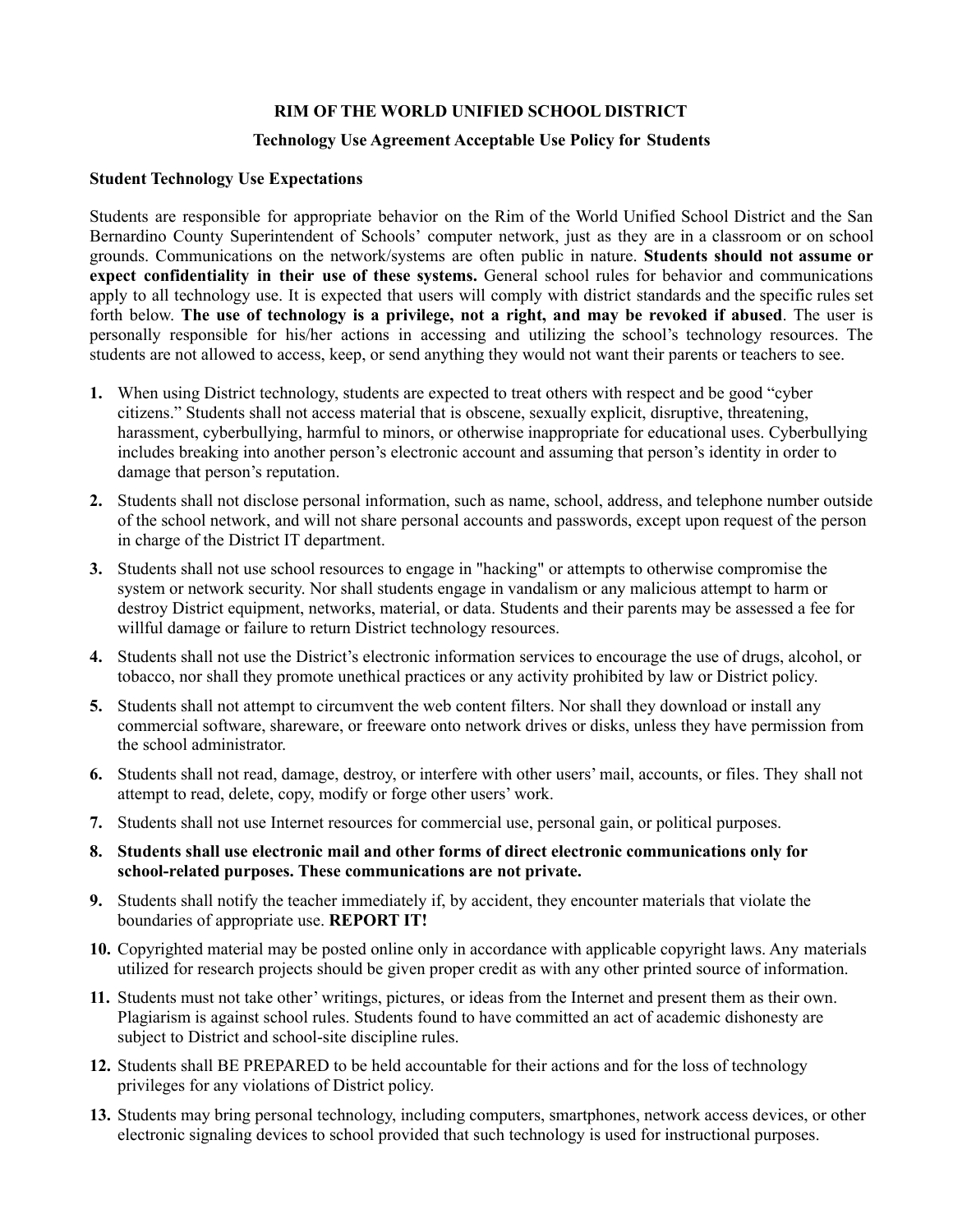Students shall abide by the instructions provided by teachers and other school staff, and by this Agreement, in the use of such personal technologies. Access to the Internet or other District communication systems for personal technology is provided "as is", and is limited to wireless access points on the school campuses or other access devices away from school. Access to the Internet or other District communication systems for personal technology is not available via hardwire connections and no physical connection points on the campus may be used for any non- school-owned equipment. The District assumes no liability for personal technology, nor will the District repair, maintain, or troubleshoot problems with personal devices.

A parent or student's decision to bring a personally owned electronic device to school is entirely voluntary. No warrant or subpoena is required for District officials to obtain or to search a Personally Owned Electronic Device in the possession of a student. Any student who elects to possess or use a personal electronic device on school premises or through the school's network is deemed to have consented to a warrantless search of that device by school authorities if they have reasonable suspicion of a violation of law or school rules.

**14.** As stated above, the use of District technology resources is not private; students should not expect that files stored on or transmitted via the District's resources will be confidential. All digital transmissions are subject to inspection and monitoring by District employees and other officials. Digital storage is District-owned or licensed property, and administrators will review files and communications to maintain system integrity and ensure that students are using technology responsibly. Any violation of school policy and rules may result in loss of school-provided access to technology. Additional disciplinary action may be determined in keeping with existing school policies and procedures. When and where applicable, law enforcement agencies may be involved.